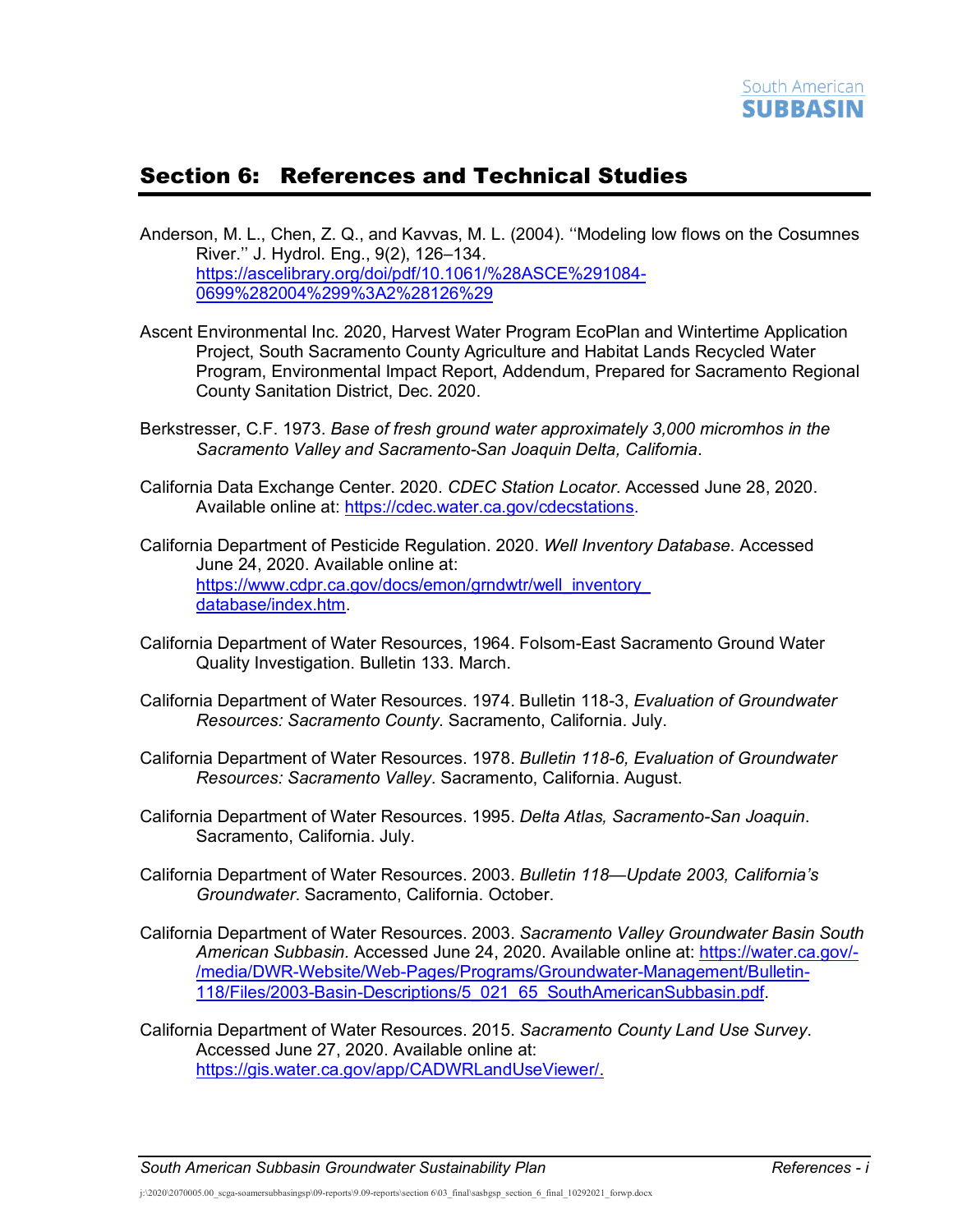

- California Department of Water Resources. 2016a. *5-021.65 Sacramento Valley – South American.* Accessed June 24, 2020. Available online at: [https://water.ca.gov/-](https://water.ca.gov/-/media/DWR-Website/Web-Pages/Programs/Groundwater-Management/Bulletin-118/Files/2016-Basin-Boundary-Descriptions/5_021_65_SouthAmerican.pdf) [/media/DWR-Website/Web-Pages/Programs/Groundwater-Management/Bulletin-](https://water.ca.gov/-/media/DWR-Website/Web-Pages/Programs/Groundwater-Management/Bulletin-118/Files/2016-Basin-Boundary-Descriptions/5_021_65_SouthAmerican.pdf)[118/Files/2016-Basin-Boundary-Descriptions/5\\_021\\_65\\_SouthAmerican.pdf.](https://water.ca.gov/-/media/DWR-Website/Web-Pages/Programs/Groundwater-Management/Bulletin-118/Files/2016-Basin-Boundary-Descriptions/5_021_65_SouthAmerican.pdf)
- California Department of Water Resources. 2016b. *2016 ACS 5-year estimates*. Accessed June 28, 2020. Available online at: [https://data.census.gov/cedsci/?g=0100000US&tid=](https://data.census.gov/cedsci/?g=0100000US&tid=ACSDP1Y2018.DP05) [ACSDP1Y2018.DP05.](https://data.census.gov/cedsci/?g=0100000US&tid=ACSDP1Y2018.DP05)
- California Department of Water Resources. 2016c. *Best Management Practices for the Sustainable Management of Groundwater Monitoring Protocols, Standards, and Sites*. Accessed June 30, 2020. Available online at: [https://water.ca.gov/-/media/DWR-](https://water.ca.gov/-/media/DWR-Website/Web-Pages/Programs/Groundwater-Management/Sustainable-Groundwater-Management/Best-Management-Practices-and-Guidance-Documents/Files/BMP-1-Monitoring-Protocols-Standards-and-Sites_ay_19.pdf)[Website/Web-Pages/Programs/Groundwater-Management/Sustainable-Groundwater-](https://water.ca.gov/-/media/DWR-Website/Web-Pages/Programs/Groundwater-Management/Sustainable-Groundwater-Management/Best-Management-Practices-and-Guidance-Documents/Files/BMP-1-Monitoring-Protocols-Standards-and-Sites_ay_19.pdf)[Management/Best-Management-Practices-and-Guidance-Documents/Files/BMP-1-](https://water.ca.gov/-/media/DWR-Website/Web-Pages/Programs/Groundwater-Management/Sustainable-Groundwater-Management/Best-Management-Practices-and-Guidance-Documents/Files/BMP-1-Monitoring-Protocols-Standards-and-Sites_ay_19.pdf) [Monitoring-Protocols-Standards-and-Sites\\_ay\\_19.pdf.](https://water.ca.gov/-/media/DWR-Website/Web-Pages/Programs/Groundwater-Management/Sustainable-Groundwater-Management/Best-Management-Practices-and-Guidance-Documents/Files/BMP-1-Monitoring-Protocols-Standards-and-Sites_ay_19.pdf)
- California Department of Water Resources. 2016d. *Monitoring Networks and Identification of Data Gaps*. Available online at: [https://water.ca.gov/-/media/DWR-Website/Web-](https://water.ca.gov/-/media/DWR-Website/Web-Pages/Programs/Groundwater-Management/Sustainable-Groundwater-Management/Best-Management-Practices-and-Guidance-Documents/Files/BMP-2-Monitoring-Networks-and-Identification-of-Data-Gaps_ay_19.pdf)[Pages/Programs/Groundwater-Management/Sustainable-Groundwater-](https://water.ca.gov/-/media/DWR-Website/Web-Pages/Programs/Groundwater-Management/Sustainable-Groundwater-Management/Best-Management-Practices-and-Guidance-Documents/Files/BMP-2-Monitoring-Networks-and-Identification-of-Data-Gaps_ay_19.pdf)[Management/Best-Management-Practices-and-Guidance-Documents/Files/BMP-2-](https://water.ca.gov/-/media/DWR-Website/Web-Pages/Programs/Groundwater-Management/Sustainable-Groundwater-Management/Best-Management-Practices-and-Guidance-Documents/Files/BMP-2-Monitoring-Networks-and-Identification-of-Data-Gaps_ay_19.pdf) [Monitoring-Networks-and-Identification-of-Data-Gaps\\_ay\\_19.pdf.](https://water.ca.gov/-/media/DWR-Website/Web-Pages/Programs/Groundwater-Management/Sustainable-Groundwater-Management/Best-Management-Practices-and-Guidance-Documents/Files/BMP-2-Monitoring-Networks-and-Identification-of-Data-Gaps_ay_19.pdf)
- California Department of Water Resources. 2017. Sustainable Management Criteria Best Management Practice, dated November 2017, 38 pp.
- California Department of Water Resources. 2019. *CASGEM Online System*. Accessed June 24, 2020. Available online at: [https://www.casgem.water.ca.gov/OSS/\(S\(5jblgs3xtnmafb5rxov0q0hl\)\)](https://www.casgem.water.ca.gov/OSS/(S(5jblgs3xtnmafb5rxov0q0hl))/Default.aspx?ReturnUrl=/oss) [/Default.aspx?ReturnUrl=/oss.](https://www.casgem.water.ca.gov/OSS/(S(5jblgs3xtnmafb5rxov0q0hl))/Default.aspx?ReturnUrl=/oss)
- California Department of Water Resources. 2019. *Groundwater Sustainability Agency (GSA) Frequently Asked Questions*. Accessed on July 29, 2020. Available online at: [https://water.ca.gov/-/media/DWR-Website/Web-Pages/Programs/Groundwater-](https://water.ca.gov/-/media/DWR-Website/Web-Pages/Programs/Groundwater-Management/Sustainable-Groundwater-Management/Groundwater-Sustainability-Agencies/Files/DWR-GSA-FAQ-Final-2019-05-10_ay_19.pdf)[Management/Sustainable-Groundwater-Management/Groundwater-Sustainability-](https://water.ca.gov/-/media/DWR-Website/Web-Pages/Programs/Groundwater-Management/Sustainable-Groundwater-Management/Groundwater-Sustainability-Agencies/Files/DWR-GSA-FAQ-Final-2019-05-10_ay_19.pdf)[Agencies/Files/DWR-GSA-FAQ-Final-2019-05-10\\_ay\\_19.pdf.](https://water.ca.gov/-/media/DWR-Website/Web-Pages/Programs/Groundwater-Management/Sustainable-Groundwater-Management/Groundwater-Sustainability-Agencies/Files/DWR-GSA-FAQ-Final-2019-05-10_ay_19.pdf)
- California Department of Water Resources. 2020. California Online State Well Completion Report Database. Accessed December 1, 2020. Available at: [https://data.cnra.ca.gov/dataset/well-completion-reports.](https://data.cnra.ca.gov/dataset/well-completion-reports)
- California Department of Water Resources. 2020a. *Water Quality Data*. Accessed June 24, 2020. Available online at: [https://data.ca.gov/dataset/water-quality-data.](https://data.ca.gov/dataset/water-quality-data)
- California Department of Water Resources. 2020b. *Well Completion Reports*. Accessed June 27, 2020. Available online at: [https://water.ca.gov/Programs/Groundwater-](https://water.ca.gov/Programs/Groundwater-Management/Wells/Well-Completion-Reports)[Management/Wells/Well-Completion-Reports.](https://water.ca.gov/Programs/Groundwater-Management/Wells/Well-Completion-Reports)
- California Department of Water Resources. 2020c. *Water Use Efficiency Data*. Accessed June 30, 2020. Available online at: [https://wuedata.water.ca.gov/.](https://wuedata.water.ca.gov/)

j:\2020\2070005.00\_scga-soamersubbasingsp\09-reports\9.09-reports\section 6\03\_final\sasbgsp\_section\_6\_final\_10292021\_forwp.docx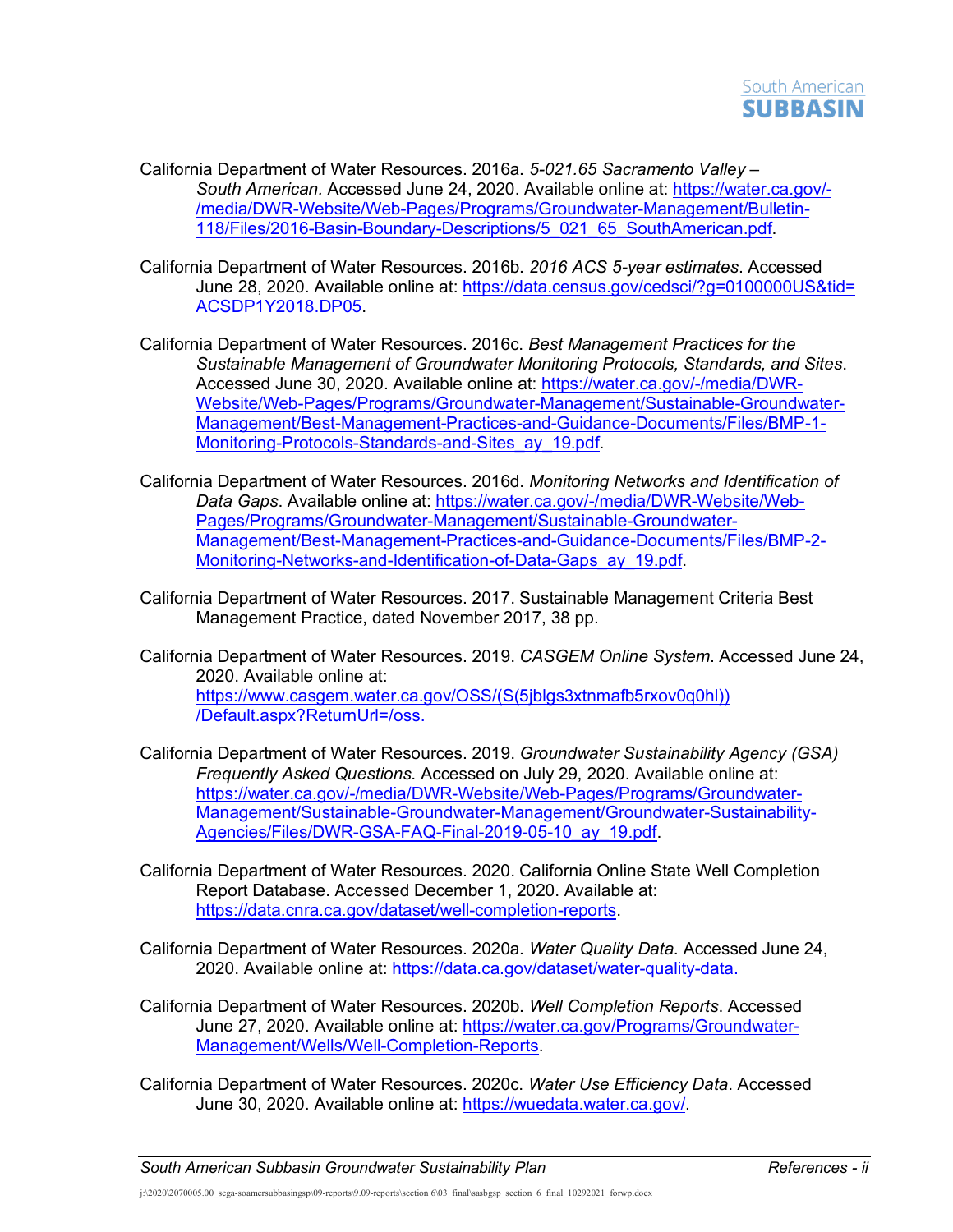

- California Department of Water Resources. 2020d. *Urban Water Management Plans*. Accessed June 29, 2020. Available online at: [https://water.ca.gov/Programs/Water-Use-And-](https://water.ca.gov/Programs/Water-Use-And-Efficiency/Urban-Water-Use-Efficiency/Urban-Water-Management-Plans)[Efficiency/Urban-Water-Use-Efficiency/Urban-Water-Management-Plans.](https://water.ca.gov/Programs/Water-Use-And-Efficiency/Urban-Water-Use-Efficiency/Urban-Water-Management-Plans)
- California Department of Water Resources. 2020. *5-021.65 Sacramento Valley – South American Basin Boundaries.* May.
- California Natural Resources Agency. 2018. *NASA JPL InSAR Subsidence Data*. Accessed June 25, 2020. Available online at: [https://data.cnra.ca.gov/dataset/nasa-jpl-insar](https://data.cnra.ca.gov/dataset/nasa-jpl-insar-subsidence)[subsidence.](https://data.cnra.ca.gov/dataset/nasa-jpl-insar-subsidence)
- California Natural Resources Agency. 2020a. *Continuous Groundwater Level Measurements*. Accessed June 24, 2020. Available online at: [https://data.cnra.ca.gov/dataset/continuous-groundwater-level-measurements.](https://data.cnra.ca.gov/dataset/continuous-groundwater-level-measurements)
- California Natural Resources Agency. 2020b. *Periodic Groundwater Level Measurements*. Accessed June 24, 2020. Available online at: [https://data.cnra.ca.gov/dataset/periodic](https://data.cnra.ca.gov/dataset/periodic-groundwater-level-measurements)[groundwater-level-measurements.](https://data.cnra.ca.gov/dataset/periodic-groundwater-level-measurements)
- Central Sacramento County Groundwater Forum. 2006. *Central Sacramento County Groundwater Management Plan.* Accessed December 16, 2020. [https://scgah2o.saccounty.net/documents/CSCGMP\\_final.pdf](https://scgah2o.saccounty.net/documents/CSCGMP_final.pdf)
- Central Sacramento County Groundwater Forum. 2006. *Central Sacramento County Groundwater Management Plan - Appendices.* Accessed December 16, 2020. [https://scgah2o.saccounty.net/documents/CSCGMP\\_Appendices\\_all.pdf](https://scgah2o.saccounty.net/documents/CSCGMP_Appendices_all.pdf)
- Central Valley Regional Water Quality Control Board. nd. *Irrigated Lands Regulatory Program (ILRP)*. Accessed June 29, 2020. Available online at: [https://www.waterboards.ca.gov/rwqcb5/water\\_issues/irrigated\\_lands/.](https://www.waterboards.ca.gov/rwqcb5/water_issues/irrigated_lands/)
- Central Valley Salinity Alternatives for Long-Term Sustainability Initiative. 2016. *Central Valley Salt and Nitrate Management Plan.* Accessed June 25, 2020. Available online at: [https://www.cvsalinity.org/docs/central-valley-snmp/final-snmp.html.](https://www.cvsalinity.org/docs/central-valley-snmp/final-snmp.html)
- Central Valley Salinity Coalition. 2020. *Central Valley Salinity Alternatives for Long-Term Sustainability (CV-SALTS)*. Accessed June 29, 2020. Available online at: [https://www.cvsalinity.org/.](https://www.cvsalinity.org/)
- Central Valley Water Regional Water Quality Control Board. 2018. *The Water Quality Control Plan (Basin Plan) for the California Regional Water Quality Control Board Central Valley Region, The Sacramento Basin and San Joaquin River Basin*. Accessed June 22, 2020. Available online at: [https://www.waterboards.ca.gov/](https://www.waterboards.ca.gov/centralvalley/water_issues/basin_plans/sacsjr_201805.pdf) [centralvalley/water\\_issues/basin\\_plans/sacsjr\\_201805.pdf.](https://www.waterboards.ca.gov/centralvalley/water_issues/basin_plans/sacsjr_201805.pdf)
- CH2M, 2016. Final Groundwater Quality Assessment Report. Prepared for the Central Valley Regional Water Quality Control Board on behalf of the Northern California Water Association, Sacramento Valley Water Quality Coalition. January 2016.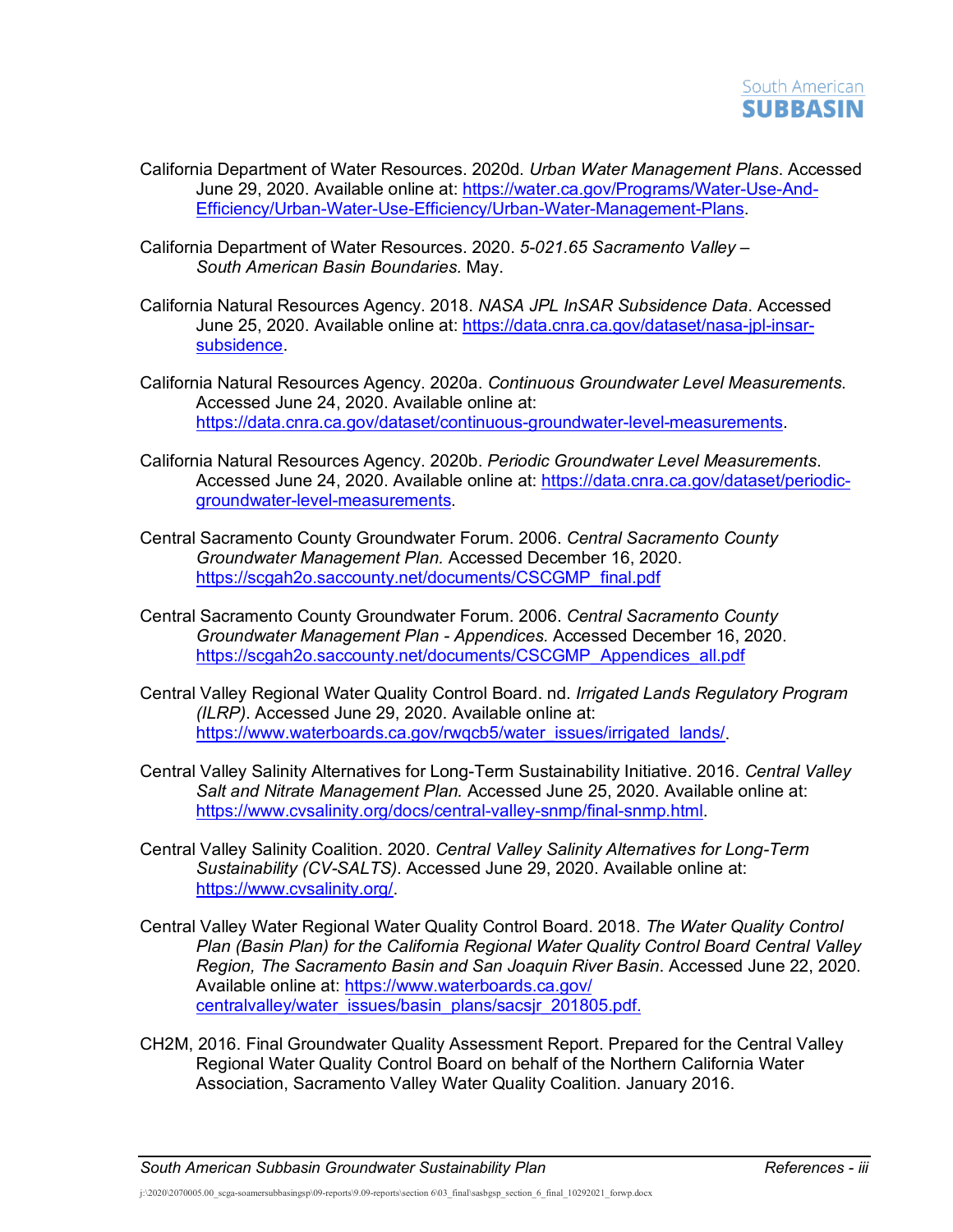- Cook, Benjamin I., Toby R. Ault, and Jason E. Smerdon. 2015. "Unprecedented 21st century drought risk in the American Southwest and Central Plains." *Science Advances* 1.1: e1400082.
- Dawson, B.J., Bennett, G.L., V, and Belitz, Kenneth, 2018. Ground-Water Quality Data in the Southern Sacramento Valley, California, 2005—Results from the California GAMA Program. U.S. Geological Survey Data Series 285. Version 1.1, August 2018, 93 p.
- Delta Stewardship Council. 2020. *The Delta Plan*. Accessed June 29, 2020. Available online at: [https://deltacouncil.ca.gov/delta-plan/.](https://deltacouncil.ca.gov/delta-plan/)
- Diffenbaugh, Noah S., Deepti Singh, Justin S. Mankin, Daniel E. Horton, Daniel L. Swain, Danielle Touma, Allison Charland et al. 2017. "Quantifying the influence of global warming on unprecedented extreme climate events." *Proceedings of the National Academy of Sciences* 114, no. 19: 4881-4886.
- EKI Environment and Water, Inc. 2020. Groundwater Management and Safe Drinking Water in the San Joaquin Valley: Analysis of Critically Over-drafted Basins' Groundwater Sustainability Plans.
- Elk Grove, City of. 2019. *General Plan*. Accessed June 29, 2020. Available online at: [http://www.elkgrovecity.org/UserFiles/Servers/Server\\_109585/File/Departments/Plannin](http://www.elkgrovecity.org/UserFiles/Servers/Server_109585/File/Departments/Planning/Projects/General%20Plan/GPU/Amend_2019-12/GP_Complete_web_2019-12.pdf) [g/Projects/General%20Plan/GPU/Amend\\_2019-12/GP\\_Complete\\_web\\_2019-12.pdf.](http://www.elkgrovecity.org/UserFiles/Servers/Server_109585/File/Departments/Planning/Projects/General%20Plan/GPU/Amend_2019-12/GP_Complete_web_2019-12.pdf)
- Fleckenstein J, Anderson M, Fogg G, Mount J, (2004). Managing Surface Water-Groundwater to Restore Fall Flows in the Cosumnes River. Journal of Water Resources Planning and Management 130(4): 301-310. doi: 10.1061/(ASCE)0733-9496(2004)130:4(301)
- Folsom, City of. 2018. *2035 General Plan*. Accessed June 29, 2020. Available online at: [https://www.folsom.ca.us/community/planning/general\\_plan/2035\\_general\\_plan.asp.](https://www.folsom.ca.us/community/planning/general_plan/2035_general_plan.asp)
- Franklin Drainage District. nd. *Franklin Drainage District GSA—Northern Delta GSA*. Accessed June 27, 2020. Available online at: [https://sgma.water.ca.gov/portal/gsa/print/387.](https://sgma.water.ca.gov/portal/gsa/print/387)
- Gailey, R.M., Lund, J., and Medellín-Azuara., J. 2019. Domestic well reliability: evaluating supply interruptions from groundwater overdraft, estimating costs and managing economic externalities. Hydrogeology Journal, 27.4 1159-1182.
- Groundwater Sustainability Plan Working Group (GSPWG). 2020. *Partnering Commitment and Guiding Principles*. Accessed June 30, 2020. Available online at: [http://www.sasbgroundwater.org/assets/pdf/SASb\\_Partnership\\_Committment\\_May\\_26\\_](http://www.sasbgroundwater.org/assets/pdf/SASb_Partnership_Committment_May_26_2020_Signed.pdf) [2020\\_Signed.pdf.](http://www.sasbgroundwater.org/assets/pdf/SASb_Partnership_Committment_May_26_2020_Signed.pdf)
- Hall, M., Babbitt, C., Saracino A., and Leake S. 2018 Addressing Regional Surface Water Depletions in California: A Proposed Approach for Compliance with the Sustainable Groundwater Management Act. *Environmental Defense Fund*.
- Harter, T., K. Dzurella, G. Kourakos, A. Hollander, A. Bell, N. Santos, Q. Hart, A. King, J. Quinn, G. Lampinen, D. Liptzin, T. Rosenstock, M. Zhang, G.S. Pettygrove, and T. Tomich.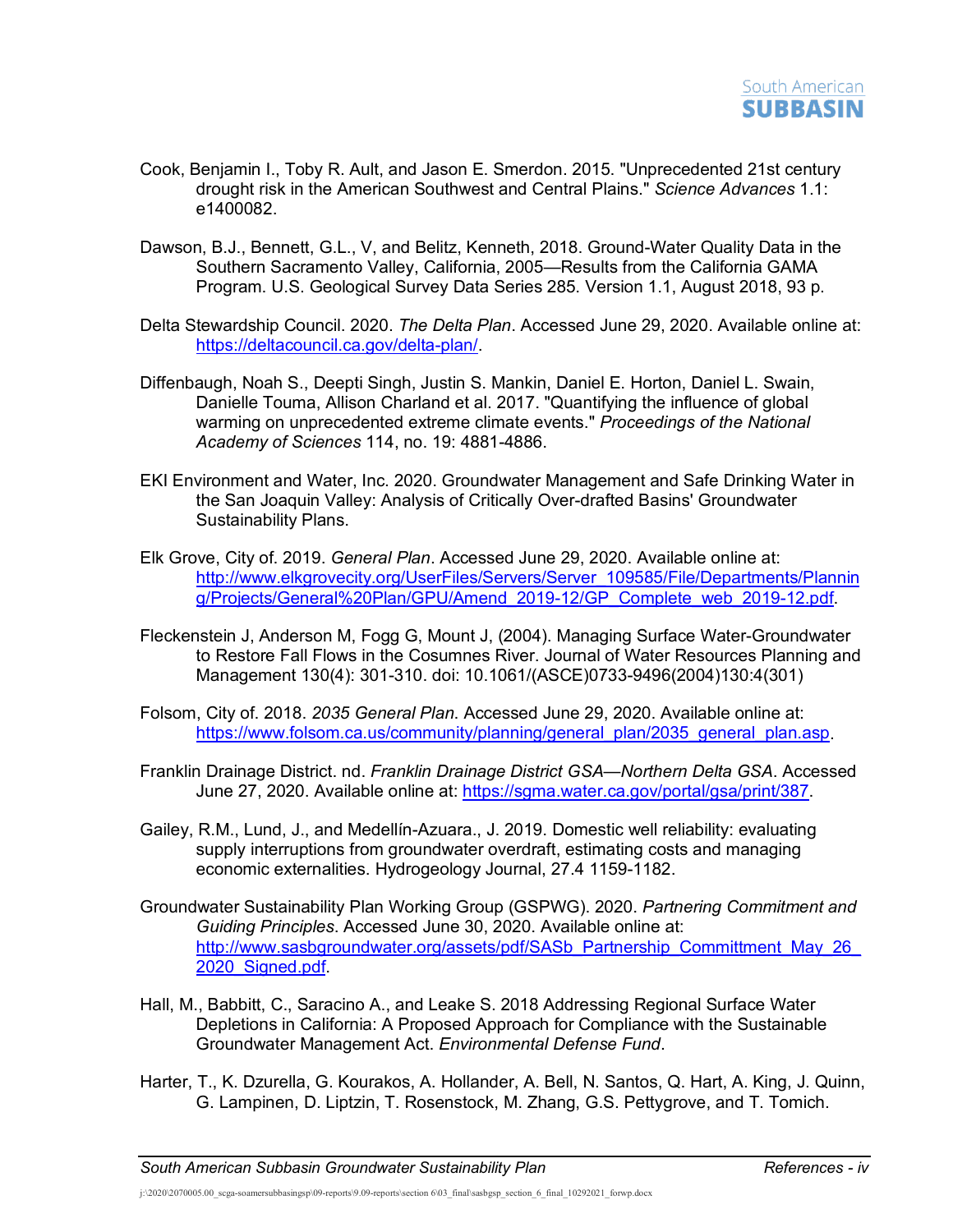

2017. Nitrogen Fertilizer Loading to Groundwater in the Central Valley. Final Report to the Fertilizer Research Education Program, Projects 11‐0301 and 15‐0454, California Department of Food and Agriculture and University of California Davis, 333p.

- Helley, E.J. and Harwood, D.S. 1985. *Geologic Map of the Late Cenozoic Deposits of the Sacramento Valley and Northern Sierra Foothills*.
- Hopkins, J. 1994. Explanation of the Texas Water Development Board groundwater level monitoring program and water-level measuring manual: UM-52, 53 p. [http://www.twdb.texas.gov/groundwater/docs/UMs/UM-52.pdf.](http://www.twdb.texas.gov/groundwater/docs/UMs/UM-52.pdf)
- Lobell, David B., Angela Torney, and Christopher B. Field. 2011. "Climate extremes in California agriculture." *Climatic change* 109.1: 355-363.
- Marchand, D.E. and Allwardt, A. 1981. *Late Cenozoic Stratigraphic Units, Northeastern San Joaquin Valley, California*.
- Mount, JF., Fogg G., Kavvas L., Fleckenstein J., Anderson M., Chen Z Q., & Suzuki E. 2001. Linked Surface Water-Groundwater Model for the Cosumnes River Watershed: Hydrologic Evaluation of Management Options to Restore Fall Flows. U.S. Fish and Wildlife Service Anadromous Fish Restoration Program. <http://watershed.ucdavis.edu/pdf/Mount-et-al-USFWS-2007.pdf>
- MWH Global Inc., Water Forum, and Sacramento County Water Agency (SCWA). 2006. *Central Sacramento County Groundwater Management Plan.* Accessed June 22, 2020. Available online at: [https://scgah2o.saccounty.net/documents/CSCGMP\\_final.pdf.](https://scgah2o.saccounty.net/documents/CSCGMP_final.pdf)
- Natural Resources Conservation Service (NRCS). 2020. (n.d.) United States Department of Agriculture. U.S. General Soil Map (STATSGO2). Available: https://sdmdataaccess.sc.egov.usda.gov. Accessed: July 7.
- Northern Delta Groundwater Sustainability Agency. nd. *Northern Delta Groundwater Sustainability Agency* website. Accessed July 8, 2020. Available online at: [https://www.ndgsa.org/.](https://www.ndgsa.org/)
- Olmsted, F.H. and Davis G.H. 1961. *Geologic Features and Ground-Water Storage Capacity of the Sacramento Valley California*.
- Omochumne-Hartnell Water District. 2019. *Resolution No. 2019/20-04*. Accessed July 8, 2020. Available online at: [http://ohwd.org/ESW/Files/2019-20-](http://ohwd.org/ESW/Files/2019-20-4_request_for_SRCD_removal.pdf) 4 request for SRCD removal.pdf.
- Omochumne-Hartnell Water District. nd. *Omochumne-Hartnell Water District GSA – South American*. Accessed June 27, 2020. Available online at: [https://sgma.water.ca.gov/portal/gsa/print/156.](https://sgma.water.ca.gov/portal/gsa/print/156)
- Page, R.W. 1986. *Geology of Fresh Ground-Water Basin of the Central Valley, California, with Texture Maps and Sections*.

j:\2020\2070005.00\_scga-soamersubbasingsp\09-reports\9.09-reports\section 6\03\_final\sasbgsp\_section\_6\_final\_10292021\_forwp.docx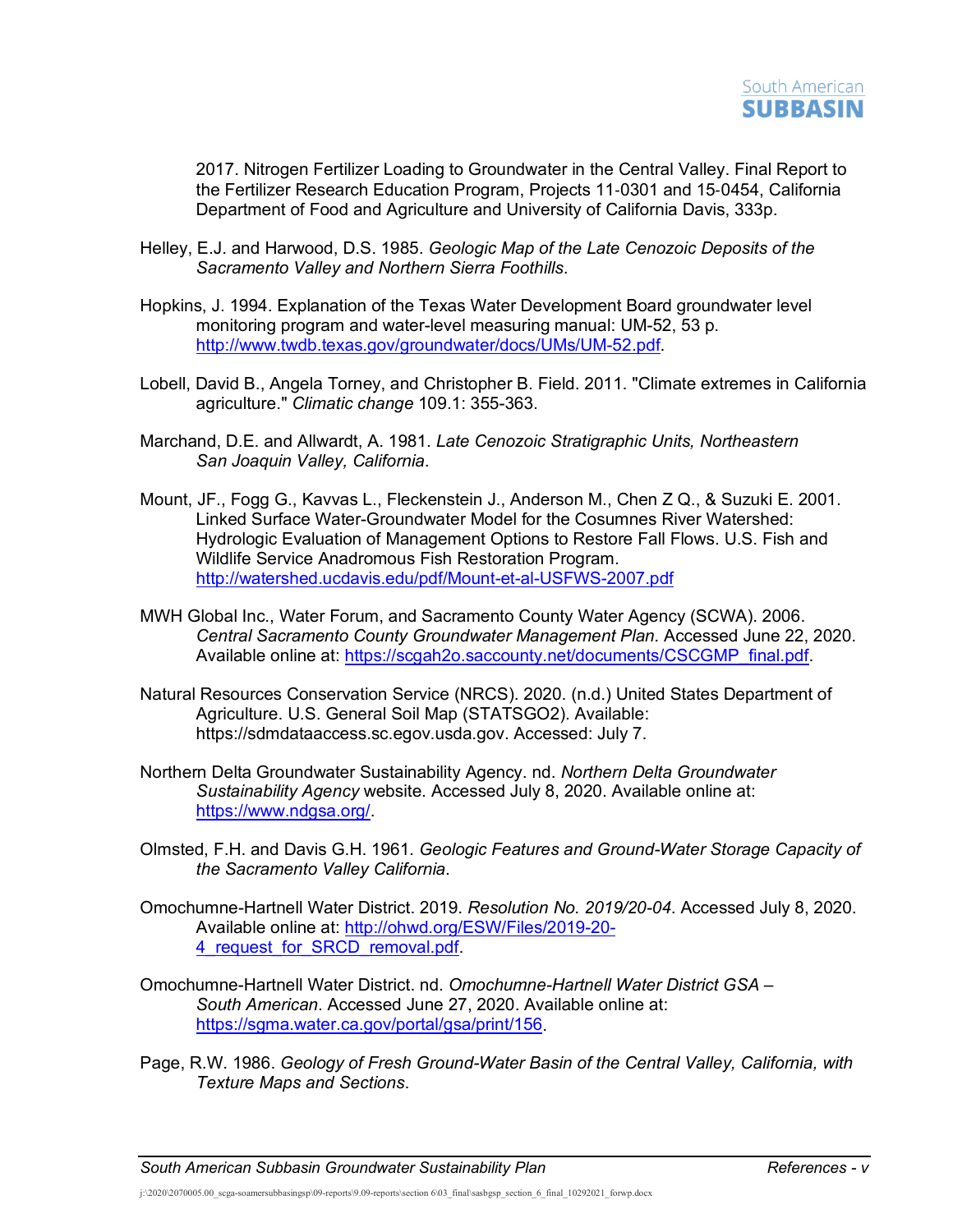

- Pauloo, R., Bostic, D., Monaco, A. and Hammond, K. 2021. GSA Well Failure: forecasting domestic well failure in critical priority basins. Berkeley, California. Accessed March 14, 2021. Available at [https://www.gspdrywells.com.](https://www.gspdrywells.com/)
- Pauloo, R., Fogg, G., Dahlke, H., Escriva-Bou, A., Fencl, A., and Guillon, H. 2020. Domestic well vulnerability to drought duration and unsustainable groundwater management in California's Central Valley. Environmental Research Letters, 15.4 044010.
- Puls, R. W., Barcelona, M. J., & Environmental Protection Agency. 1996. Low-Flow (Minimal Drawdown) Groundwater Sampling Procedures. In EPA Ground Water Issue.
- Rancho Cordova, City of. 2006. *General Plan*. Accessed June 29, 2020. Available online at: [https://www.cityofranchocordova.org/home/showdocument?id=11075.](https://www.cityofranchocordova.org/home/showdocument?id=11075)
- Reclamation District 349. nd. *Reclamation District No. 349 GSA – Northern Delta* GSA. Available online at: [https://sgma.water.ca.gov/portal/gsa/print/385.](https://sgma.water.ca.gov/portal/gsa/print/385)
- Reclamation District 369. nd. *Reclamation District No. 369 GSA – Northern Delta* GSA. Available online at: [https://sgma.water.ca.gov/portal/gsa/print/378.](https://sgma.water.ca.gov/portal/gsa/print/378)
- Reclamation District 501. nd. *Reclamation District No. 501 GSA – Northern Delta* GSA. Available online at: [https://sgma.water.ca.gov/portal/gsa/print/384.](https://sgma.water.ca.gov/portal/gsa/print/384)
- Reclamation District 551. nd. *Reclamation District No. 551* GSA. Accessed June 24, 2020. Available online at: [https://sgma.water.ca.gov/portal/gsa/print/366.](https://sgma.water.ca.gov/portal/gsa/print/366)
- Reclamation District 744. nd. *Reclamation District No. 744 GSA – Northern Delta* GSA. Available online at: [https://sgma.water.ca.gov/portal/gsa/print/376.](https://sgma.water.ca.gov/portal/gsa/print/376)
- Reclamation District 755. nd. *Reclamation District No. 755 GSA – Northern Delta* GSA. Available online at: [https://sgma.water.ca.gov/portal/gsa/print/375.](https://sgma.water.ca.gov/portal/gsa/print/375)
- Reclamation District 813. nd. *Reclamation District No. 813 GSA – Northern Delta* GSA. Available online at: [https://sgma.water.ca.gov/portal/gsa/print/377.](https://sgma.water.ca.gov/portal/gsa/print/377)
- Reclamation District 1002. nd. *Reclamation District No. 1002 GSA – Northern Delta* GSA. Available online at: [https://sgma.water.ca.gov/portal/gsa/print/373.](https://sgma.water.ca.gov/portal/gsa/print/373)
- Reclamation District 2110. nd. *Reclamation District No. 2110 GSA – Northern Delta* GSA. Available online at: [https://sgma.water.ca.gov/portal/gsa/print/364.](https://sgma.water.ca.gov/portal/gsa/print/364)
- Rice, E. W., Bridgewater, L., & American Public Health Association. 2012. Standard methods for the examination of water and wastewater. American Water Works Association & Water Environment Federation.
- RMC Water and Environment. Draft SCGA Basin Management Report, 2013-2014. Unpublished.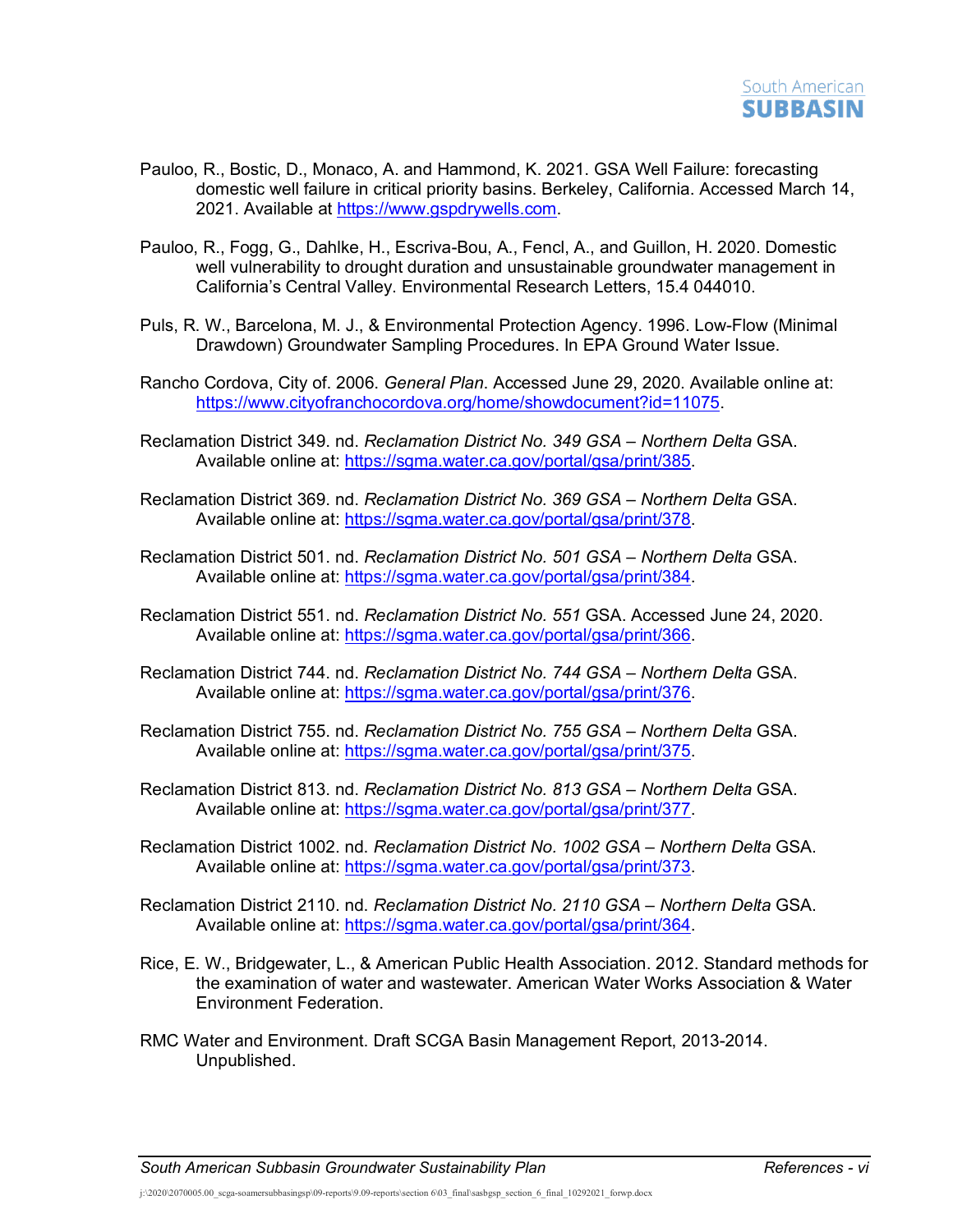

- RMC Water and Environment. 2011. *Sacramento Integrated Water Resources Model (SacIWRM) Model Development and Baseline Scenarios*. October.
- RMC Water and Environment. 2014. SCGA Basin Management Report, 2011-2012. In association with Davids Engineering. August.
- RMC Water and Environment. 2015. *Sacramento Central Groundwater Authority Recharge Mapping and Field Study Technical Memorandum*. December 16.
- Sacramento Central Groundwater Authority (SCGA). 2006. *Central Sacramento County Groundwater Management Plan*. February.
- Sacramento Central Groundwater Authority. Basin Management Report 2007-2008.
- Sacramento Central Groundwater Authority. Basin Management Report 2009-2010.
- Sacramento Central Groundwater Authority (SCGA). 2012. *Sacramento Central Groundwater Authority Groundwater Elevation Monitoring Plan*. February.
- Sacramento Central Groundwater Authority. *2020*. *South American Subbasin MOU*.
- Sacramento Central Groundwater Authority. 2012. *Sacramento Central Groundwater Authority Groundwater Elevation Monitoring Plan*. Accessed June 24, 2020. Available online at: [https://scgah2o.saccounty.net/documents/SCGA%20CASGEM%20PLAN.pdf.](https://scgah2o.saccounty.net/documents/SCGA%20CASGEM%20PLAN.pdf)
- Sacramento Central Groundwater Authority (SCGA). 2016. *Basin Management Report 2013 - 2014*. September.
- Sacramento Central Groundwater Authority. 2016. *South American Subbasin Alternative Submittal*. Accessed June 22, 2022. Available online at: [https://scgah2o.saccounty.net/Pages/South-American-Subbasin-Alternative-](https://scgah2o.saccounty.net/Pages/South-American-Subbasin-Alternative-Submittal.aspx)[Submittal.aspx.](https://scgah2o.saccounty.net/Pages/South-American-Subbasin-Alternative-Submittal.aspx)
- Sacramento Central Groundwater Authority. 2020. *2018 SGMA Annual Report South American Subbasin (5-021.65)*. Accessed June 22, 2020. Available online at: [https://scgah2o.saccounty.net/Documents/2018%20SCGA%20Annual%20Report%20So](https://scgah2o.saccounty.net/Documents/2018%20SCGA%20Annual%20Report%20South%20American%20Subbasin%205-021.65_20180329.pdf) [uth%20American%20Subbasin%205-021.65\\_20180329.pdf.](https://scgah2o.saccounty.net/Documents/2018%20SCGA%20Annual%20Report%20South%20American%20Subbasin%205-021.65_20180329.pdf)
- Sacramento Groundwater Authority GSA. 2020. Draft North American Subbasin Groundwater Sustainability Plan, Section 5, Groundwater Conditions. Accessed December 16, 2020. Available online at:<https://nasbgroundwater.org/chapters-comment/>
- Sacramento Central Groundwater Authority. nd. *Sacramento Central Groundwater Authority GSA Notice of Formation*. Accessed June 11, 2020. Available online at: [https://sgma.water.ca.gov/portal/gsa/print/147.](https://sgma.water.ca.gov/portal/gsa/print/147)
- Sacramento, City of, Department of Utilities. 2013. *Water Conservation Plan*. Accessed June 29, 2020. Available online at: [https://www.cityofsacramento.org/-](https://www.cityofsacramento.org/-/media/Corporate/Files/DOU/Reports/Water_Conservation-Plan-City_of_Sac-Final.pdf?la=en)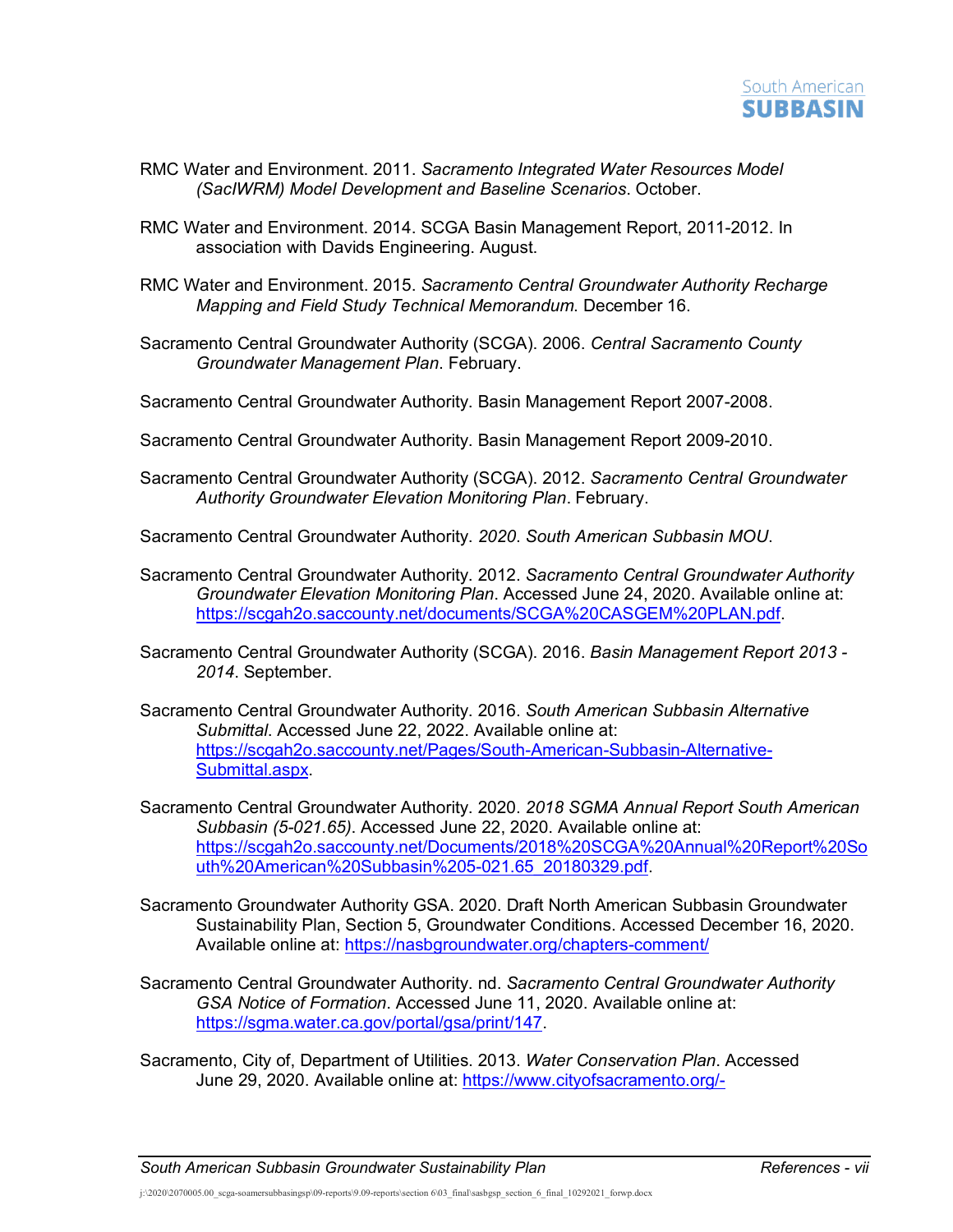

[/media/Corporate/Files/DOU/Reports/Water\\_Conservation-Plan-City\\_of\\_Sac-](https://www.cityofsacramento.org/-/media/Corporate/Files/DOU/Reports/Water_Conservation-Plan-City_of_Sac-Final.pdf?la=en)[Final.pdf?la=en.](https://www.cityofsacramento.org/-/media/Corporate/Files/DOU/Reports/Water_Conservation-Plan-City_of_Sac-Final.pdf?la=en)

- Sacramento, City of. 2015. *2035 General Plan*. Accessed June 29, 2020. Available online at: [https://www.cityofsacramento.org/Community-Development/Resources/Online-](https://www.cityofsacramento.org/Community-Development/Resources/Online-Library/2035--General-Plan)[Library/2035--General-Plan.](https://www.cityofsacramento.org/Community-Development/Resources/Online-Library/2035--General-Plan)
- Sacramento County Board of Supervisors. 1978. *South Sacramento Area Community Plan*. Accessed June 29, 2020. Available online at: [https://planning.saccounty.net/LandUseRegulationDocuments/](https://planning.saccounty.net/LandUseRegulationDocuments/Documents/Community%20Plans/South%20Sacramento%20Community%20Plan.pdf) [Documents/Community%20Plans/South%20Sacramento%20Community%20Plan.pdf.](https://planning.saccounty.net/LandUseRegulationDocuments/Documents/Community%20Plans/South%20Sacramento%20Community%20Plan.pdf)
- Sacramento County Board of Supervisors. 1983. *Delta Community Area Plan*. Accessed June 29, 2020. Available online at: [https://planning.saccounty.net/LandUseRegulationDocuments/](https://planning.saccounty.net/LandUseRegulationDocuments/Documents/Community%20Plans/Delta%20Community%20Plan.pdf) [Documents/Community%20Plans/Delta%20Community%20Plan.pdf.](https://planning.saccounty.net/LandUseRegulationDocuments/Documents/Community%20Plans/Delta%20Community%20Plan.pdf)
- Sacramento County Board of Supervisors. 1985. *Vineyard Community Plan*. Accessed June 29, 2020. Available online at: [https://planning.saccounty.net/Documents/Maps/](https://planning.saccounty.net/Documents/Maps/0%20Vineyard%20Community%20Plan.pdf) [0%20Vineyard%20Community%20Plan.pdf.](https://planning.saccounty.net/Documents/Maps/0%20Vineyard%20Community%20Plan.pdf)
- Sacramento County Board of Supervisors. 2010. *Florin-Vineyard Community Plan*. Accessed June 29, 2020. Available online at: [https://planning.saccounty.net/LandUseRegulationDocuments/](https://planning.saccounty.net/LandUseRegulationDocuments/Documents/Florin%20Vineyards%20Complete%2020110207-SMALL.pdf) [Documents/Florin%20Vineyards%20Complete%2020110207-SMALL.pdf.](https://planning.saccounty.net/LandUseRegulationDocuments/Documents/Florin%20Vineyards%20Complete%2020110207-SMALL.pdf)
- Sacramento County Board of Supervisors. 2017. Resolution No. 2017-0210. Accessed June 29, 2020. Available online at: [https://sccob.saccounty.net/Ordinances/2017-0210.pdf.](https://sccob.saccounty.net/Ordinances/2017-0210.pdf)
- Sacramento, County of. 2003. *Cordova Community Area*. Accessed June 29, 2020. Available online at: [https://planning.saccounty.net/LandUseRegulationDocuments/Pages/CordovaCommunit](https://planning.saccounty.net/LandUseRegulationDocuments/Pages/CordovaCommunityArea.aspx) [yArea.aspx.](https://planning.saccounty.net/LandUseRegulationDocuments/Pages/CordovaCommunityArea.aspx)
- Sacramento, County of. 2011. *Sacramento County 2030 General Plan.* Accessed June 29, 2020. Available online at: [https://planning.saccounty.net/PlansandProjectsIn-](https://planning.saccounty.net/PlansandProjectsIn-Progress/Pages/GeneralPlan.aspx)[Progress/Pages/GeneralPlan.aspx.](https://planning.saccounty.net/PlansandProjectsIn-Progress/Pages/GeneralPlan.aspx)
- Sacramento, County of. 2016. *Local Hazard Mitigation Plan Update*. Accessed June 25, 2020. Available online at: [https://waterresources.saccounty.net/Local%20Hazard%20Mitigation%20Plan%202017/](https://waterresources.saccounty.net/Local%20Hazard%20Mitigation%20Plan%202017/Annex%20G%20Delta%20Chap%206%20Reclamation%20District%20551.pdf) [Annex%20G%20Delta%20Chap%206%20Reclamation%20District%20551.pdf.](https://waterresources.saccounty.net/Local%20Hazard%20Mitigation%20Plan%202017/Annex%20G%20Delta%20Chap%206%20Reclamation%20District%20551.pdf)
- Sacramento, County of. 2017. *2030 Conservation, Delta Protection, and Land Use General Plan Elements*. Accessed June 29, 2020. Available online at: [https://planning.saccounty.net/PlansandProjectsIn-Progress/Pages/GeneralPlan.aspx.](https://planning.saccounty.net/PlansandProjectsIn-Progress/Pages/GeneralPlan.aspx)
- Sacramento, County of. 2020. *Wells Program*. Accessed July 8, 2020. Available online at: [https://emd.saccounty.net/EC/Pages/Wells.aspx.](https://emd.saccounty.net/EC/Pages/Wells.aspx)

*South American Subbasin Groundwater Sustainability Plan References - viii*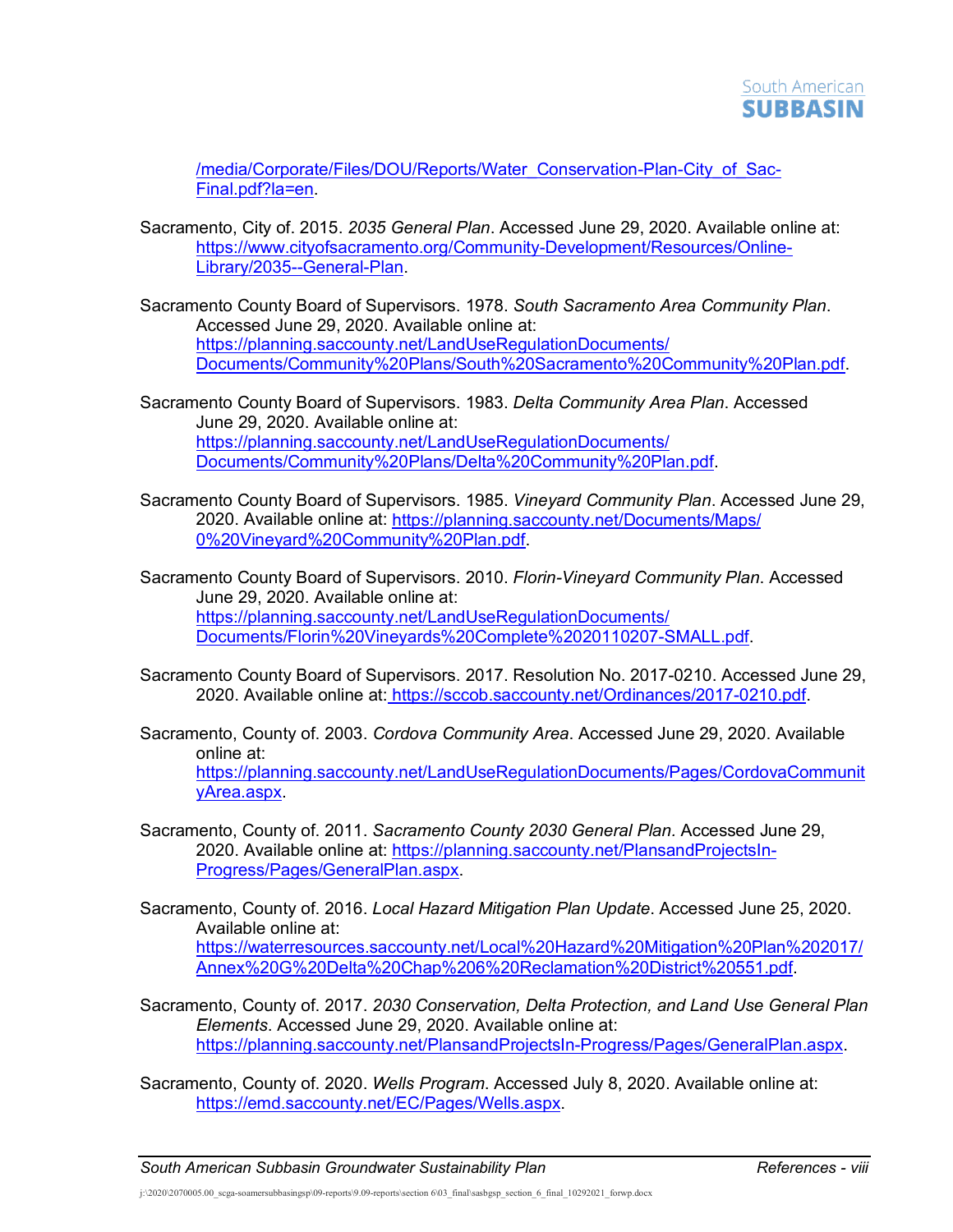- Sacramento, County of. nd. *County of Sacramento GSA—South American*. Accessed June 27, 2020. Available online at: [https://sgma.water.ca.gov/portal/gsa/print/295.](https://sgma.water.ca.gov/portal/gsa/print/295)
- Sacramento County Water Agency. 2004. *Zone 40 Groundwater Management Plan*. Accessed June 29, 2020. Available online at: [https://waterresources.saccounty.net/Zone%2040/GMPFinal.pdf.](https://waterresources.saccounty.net/Zone%2040/GMPFinal.pdf)
- Sacramento County Water Agency. 2005. *Zone 40 Water Supply Master Plan*. Accessed August 27, 2020. Available online at: [https://waterresources.saccounty.net/Zone%2040/Z40\\_WSMP.pdf.](https://waterresources.saccounty.net/Zone%2040/Z40_WSMP.pdf)
- Sacramento County Water Agency. 2016. *Zone 40 Water Supply Master Plan Amendment*. Accessed August 27, 2020. Available online at: [https://planning.saccounty.net/PlansandProjectsIn-](https://planning.saccounty.net/PlansandProjectsIn-Progress/Documents/Growth%20Area%20Plans/Newbridge/Appendix%20PU-1%20NewBridge%20WSMP%20Amendment.pdf)[Progress/Documents/Growth%20Area%20Plans/Newbridge/Appendix%20PU-](https://planning.saccounty.net/PlansandProjectsIn-Progress/Documents/Growth%20Area%20Plans/Newbridge/Appendix%20PU-1%20NewBridge%20WSMP%20Amendment.pdf)[1%20NewBridge%20WSMP%20Amendment.pdf.](https://planning.saccounty.net/PlansandProjectsIn-Progress/Documents/Growth%20Area%20Plans/Newbridge/Appendix%20PU-1%20NewBridge%20WSMP%20Amendment.pdf)
- Sacramento County Water Agency (SCWA), 2021. Draft Zone 40 Water Supply Master Plan Amendment. Prepared by Brown and Caldwell. January 13, 2021.
- Sacramento Valley Water Quality Coalition. 2017. *Monitoring and Reporting Program Annual Monitoring Report 2017.* Accessed June 26, 2020. Available online at: [https://www.svwqc.org/wp-content/uploads/2018/05/SVWQC\\_2017\\_AMR\\_2017.pdf.](https://www.svwqc.org/wp-content/uploads/2018/05/SVWQC_2017_AMR_2017.pdf)
- Sloughhouse Resource Conservation District. nd. *Sloughhouse Resource Conservation District GSA – South American 1*. Accessed June 25, 2020. Available online at: [https://sgma.water.ca.gov/portal/gsa/print/153.](https://sgma.water.ca.gov/portal/gsa/print/153)
- Smith, R., Knight, R., and Fendorf, S. 2018. Overpumping leads to California groundwater arsenic threat. *Nature communications*, 9(1), 1-6.
- South American Subbasin Groundwater Sustainability Agency (SASb GSA). 2020. *South American Groundwater Subbasin* website. Accessed June 21, 2020. Available online at: [http://dev.woodardcurran.io/sasbgroundwater/index.html.](http://dev.woodardcurran.io/sasbgroundwater/index.html)
- State Water Resources Control Board. 2018. *GAMA Program - About*. Accessed June 24, 2020. Available online at: [https://www.waterboards.ca.gov/water\\_issues/programs/gama/about.html.](https://www.waterboards.ca.gov/water_issues/programs/gama/about.html)
- State Water Resources Control Board. 2021. *GeoTracker*. Accessed September 9, 2021. Available online at: [https://geotracker.waterboards.ca.gov/.](https://geotracker.waterboards.ca.gov/)
- State Water Resources Control Board. nd. *GAMA Groundwater Information System*. Accessed June 24, 2020. Available online at: [https://gamagroundwater.waterboards.ca.gov/gama/](https://gamagroundwater.waterboards.ca.gov/gama/gamamap/public/Default.asp) [gamamap/public/Default.asp.](https://gamagroundwater.waterboards.ca.gov/gama/gamamap/public/Default.asp)
- Tebaldi, C., Hayhoe, K., Arblaster, J. M., and Meehl, G. A. 2006. Going to the extremes. *Climatic change*, 79(3), 185-211.